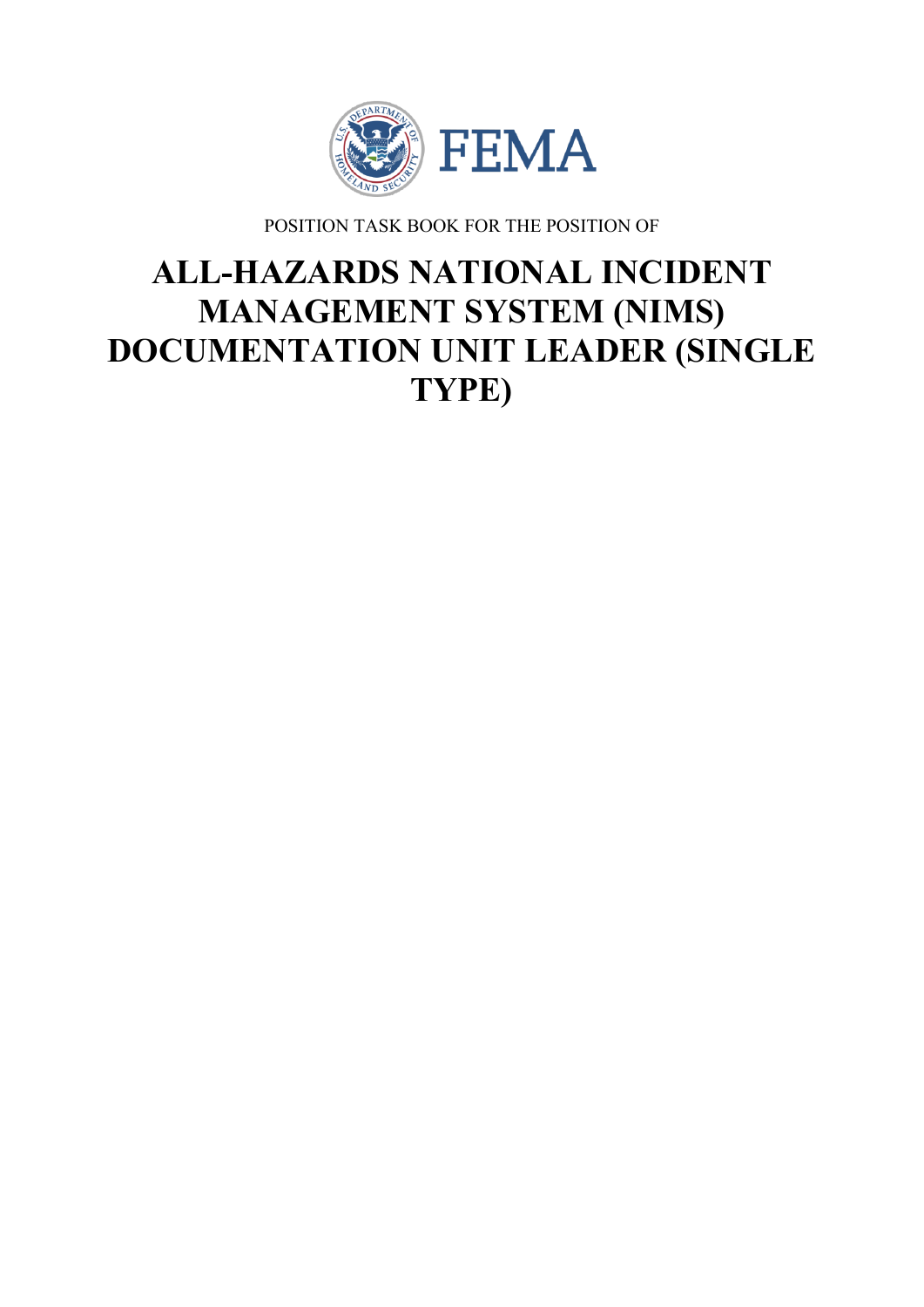# **DOCUMENTATION UNIT LEADER (SINGLE TYPE)**

## *1. Competency:* **Assume position responsibilities**

*Description:* Successfully assume the role of Documentation Unit Leader and initiate position activities at the

appropriate time according to the following behaviors.

#### *1a. Behavior:* **Obtain information relevant to position assignment**

| <b>TASK</b>                                                                                                                                                                                                                                                                                                                                                                                                                                                                                                                                             | <b>CODE</b> | <b>EVALUATION</b><br><b>RECORD#</b> | <b>EVALUATOR</b><br><b>INITIALS AND</b><br><b>DATE</b> |
|---------------------------------------------------------------------------------------------------------------------------------------------------------------------------------------------------------------------------------------------------------------------------------------------------------------------------------------------------------------------------------------------------------------------------------------------------------------------------------------------------------------------------------------------------------|-------------|-------------------------------------|--------------------------------------------------------|
| 1. Obtain and review necessary documentation:<br>• Copy of Delegation of Authority, Letter of Expectation,<br>Letter of Agreement or Memorandum of Understanding<br>(MOU)<br>• Applicable plans and reports<br>• Directories: phone, notification<br>• Written incident status summary<br>• Authorizations: cell phones, rental vehicles, computers                                                                                                                                                                                                     | E, F, I     |                                     |                                                        |
| 2. Receive briefing from the Planning Section Chief or the<br>outgoing Documentation Unit Leader<br>• Meetings and briefings schedule<br>• Situational assessment<br>• Incident objectives<br>• Strategy<br>• Hazards to incident personnel and public<br>• Agencies/jurisdictions involved<br>• Organizational structure<br>• Resources summary<br>• Logistical needs<br>• Ordering procedures<br>• Incident priorities and status: life safety, incident<br>stabilization, property and environment<br>• Timing and scheduling<br>• Expected products | E, F, I     |                                     |                                                        |

#### *1b. Behavior:* **Establish or determine organizational structure, resource and staffing needs**

| <b>TASK</b>                                                                                                                                                                                                                                                                                                                                                        | <b>CODE</b> | <b>EVALUATION</b><br><b>RECORD#</b> | <b>EVALUATOR</b><br><b>INITIALS AND</b><br><b>DATE</b> |
|--------------------------------------------------------------------------------------------------------------------------------------------------------------------------------------------------------------------------------------------------------------------------------------------------------------------------------------------------------------------|-------------|-------------------------------------|--------------------------------------------------------|
| 3. Evaluate staffing needs required to manage the unit<br>• Ensure consistency with National Incident Management<br>System (NIMS) organizational structure<br>• Identify training opportunities<br>• Ensure use of established procedures for ordering<br>resources<br>• Request appropriate technical specialists to assist with<br>• special incident conditions | E, F, I     |                                     |                                                        |
| 4. Utilize unit personnel:<br>• Establish appropriate organization and assign roles and<br>responsibilities, while maintaining span of control                                                                                                                                                                                                                     | E, F, I     |                                     |                                                        |

#### *1c. Behavior:* **Ensure readiness for assignment**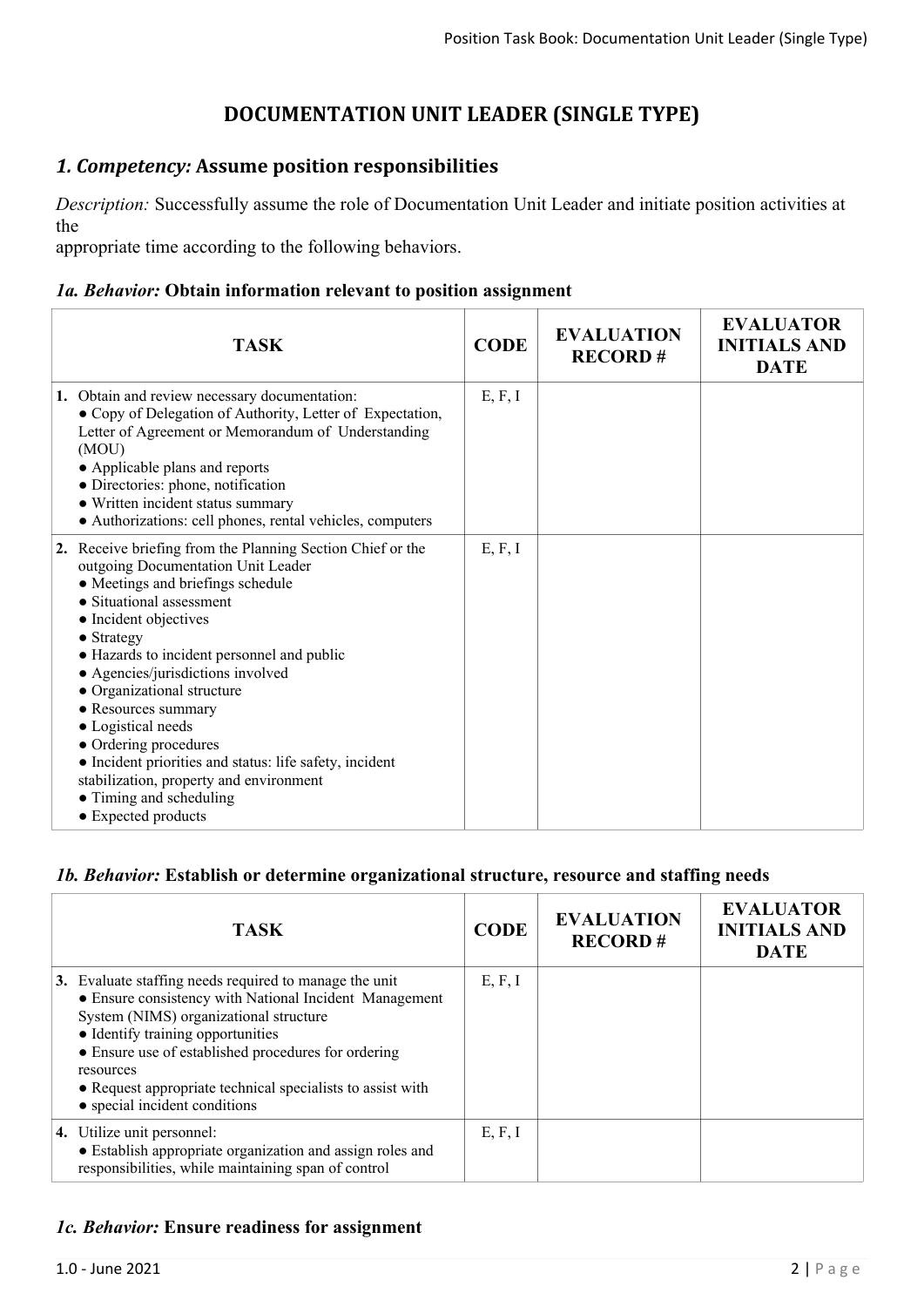| <b>TASK</b>                                                                                                                                                                                                                                                                                                                                                                                                                                                                                                                                                                                                                | <b>CODE</b> | <b>EVALUATION</b><br><b>RECORD#</b> | <b>EVALUATOR</b><br><b>INITIALS AND</b><br><b>DATE</b> |
|----------------------------------------------------------------------------------------------------------------------------------------------------------------------------------------------------------------------------------------------------------------------------------------------------------------------------------------------------------------------------------------------------------------------------------------------------------------------------------------------------------------------------------------------------------------------------------------------------------------------------|-------------|-------------------------------------|--------------------------------------------------------|
| 5. Arrive properly equipped at designated time and location<br>and check in according to agency/organization<br>guidelines:<br>• Arrive with go-kit and any additional equipment<br>• Carry out check-in procedures and ensure assigned<br>personnel do the same                                                                                                                                                                                                                                                                                                                                                           | E, F, I     |                                     |                                                        |
| 6. Obtain complete incident and logistical information<br>• Incident name, number, anticipated duration, size, type,<br>responsibilities and expectations<br>• Reporting time and location<br>• Transportation arrangements and travel routes<br>• Contact procedures during travel (telephone/radio)<br>• Expected working conditions<br>• Personal Protective Equipment (PPE)<br>• Security measures<br>• Updated contact information and information links                                                                                                                                                              | E, F, I     |                                     |                                                        |
| 7. Obtain, assemble and prepare information and materials<br>for go-kit. The kit should contain critical items for the<br>assignment and be easily transportable:<br>• Supplies:<br>$\circ$ Office supplies appropriate to the function<br>○ Authority Having Jurisdiction (AHJ) identification<br>badge and qualification card<br>• Reference materials:<br>o Functional guidelines relative to incident type (agency<br>guidance or other functional guidelines)<br>o AHJ operations guides or other operational guides<br>o Position manuals<br>$\bullet$ Forms:<br>○ Agency-specific forms appropriate to the function | E, F, I     |                                     |                                                        |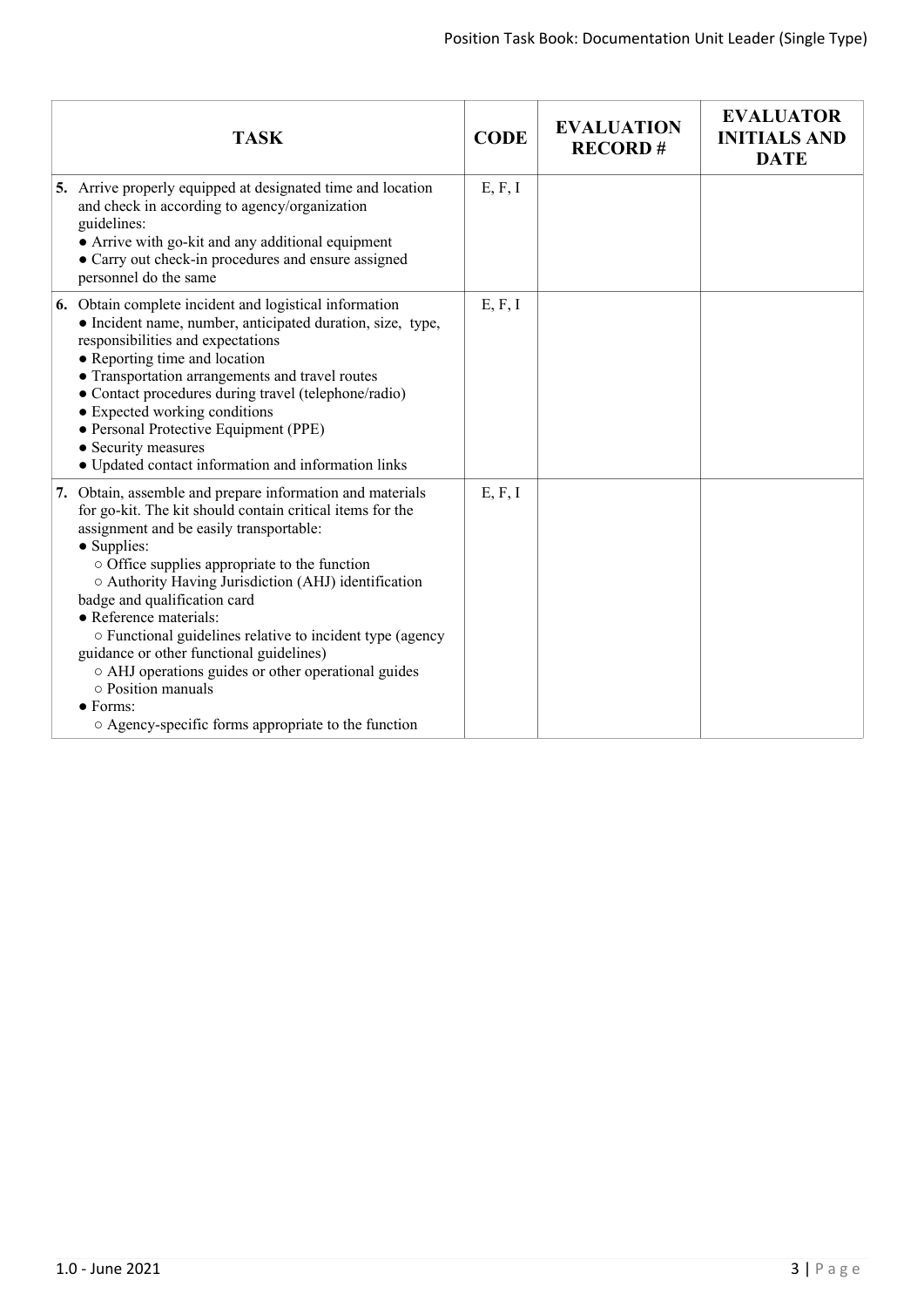# *2. Competency:* **Communicate effectively**

*Description:* Use suitable communication techniques to share relevant information with appropriate personnel on a timely basis to accomplish objectives in a potentially rapidly changing environment

|  |  |  |  |  | 2a. Behavior: Ensure the exchange of relevant information during briefings |  |  |
|--|--|--|--|--|----------------------------------------------------------------------------|--|--|
|--|--|--|--|--|----------------------------------------------------------------------------|--|--|

| <b>TASK</b>                                                                                                                                                                                                | <b>CODE</b> | <b>EVALUATION</b><br><b>RECORD#</b> | <b>EVALUATOR</b><br><b>INITIALS AND</b><br><b>DATE</b> |
|------------------------------------------------------------------------------------------------------------------------------------------------------------------------------------------------------------|-------------|-------------------------------------|--------------------------------------------------------|
| 8. Lead staff briefings and debriefings                                                                                                                                                                    | E, F, I     |                                     |                                                        |
| 9. Prepare for and participate in briefings:<br>• Ensure briefings are accurate, timely and include<br>appropriate personnel<br>• Brief external support organizations<br>• Share and evaluate information | E, F, I     |                                     |                                                        |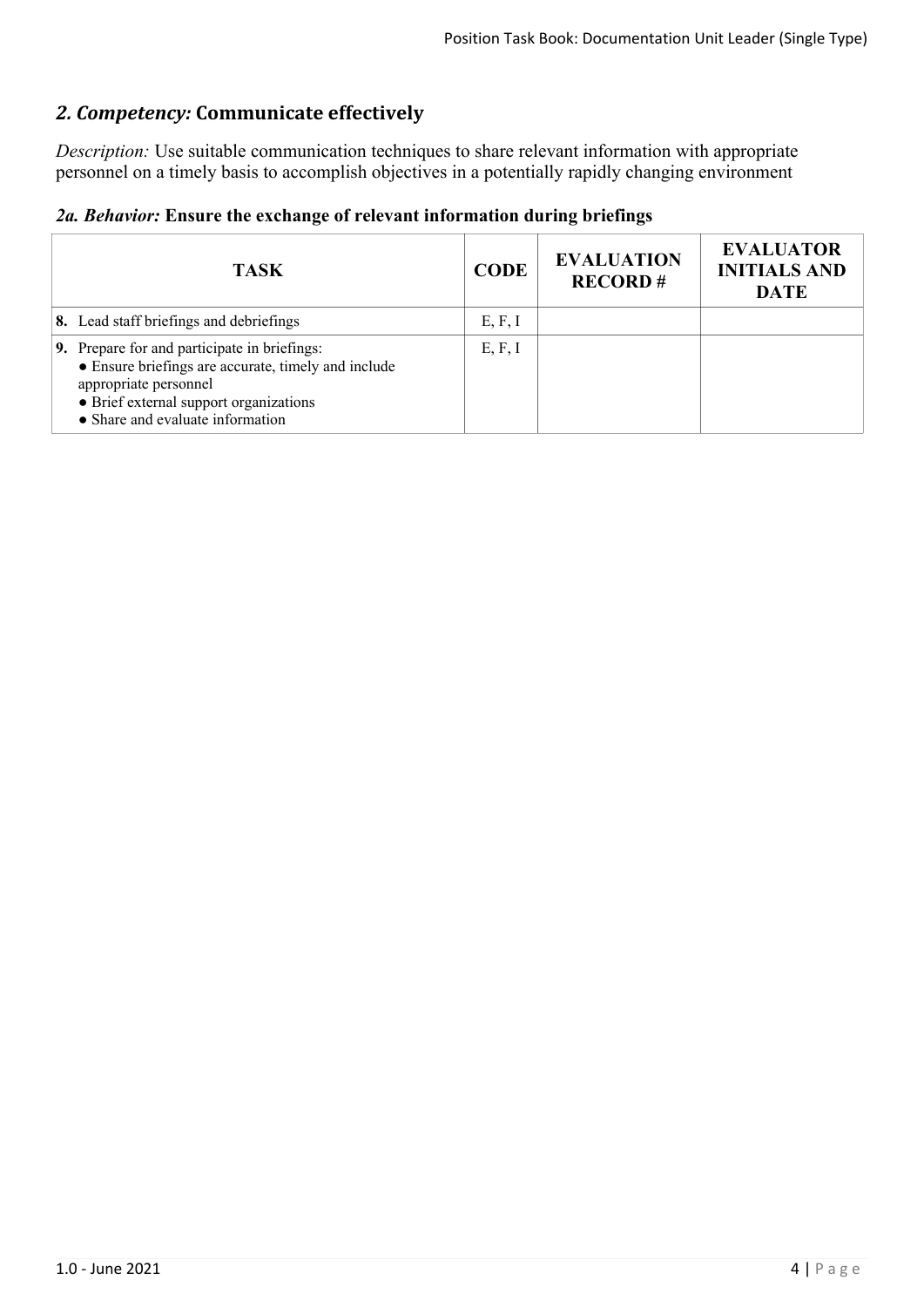# *3. Competency:* **Lead assigned personnel**

*Description:* Influence, lead and direct assigned personnel to accomplish objectives and desired outcomes in a potentially rapidly changing environment.

| <b>TASK</b>                                                                                                                                                                                                                                                                                          | <b>CODE</b>         | <b>EVALUATION</b><br><b>RECORD#</b> | <b>EVALUATOR</b><br><b>INITIALS AND</b><br><b>DATE</b> |
|------------------------------------------------------------------------------------------------------------------------------------------------------------------------------------------------------------------------------------------------------------------------------------------------------|---------------------|-------------------------------------|--------------------------------------------------------|
| 10. Create a positive work environment:<br>• Communicate leader's intent and guidance<br>• Manage unit and its activities effectively<br>• Proactively assume responsibility for the unit and initiate<br>action                                                                                     | E, F, I             |                                     |                                                        |
| 11. Establish and maintain positive interpersonal and<br>interagency working relationships:<br>· Understand scope, roles, responsibilities, jurisdiction and<br>authority of responding agencies                                                                                                     | E, F, I             |                                     |                                                        |
| 12. Exhibit principles of duty, respect and integrity as a<br>leader.                                                                                                                                                                                                                                | C, E, F, I,<br>J, T |                                     |                                                        |
| 13. Understand and comply with NIMS/Incident Command<br>System (ICS) concepts and principles<br>• Establish and modify an effective organization based on<br>changing incident and resource conditions<br>• Maintain appropriate span of control<br>• Act as a representative of incident leadership | E, F, I             |                                     |                                                        |

#### *3b. Behavior:* **Communicate incident priorities and supervise personnel**

| <b>TASK</b>                                                                                                                                                                                                                                                                                                                                                                                          | <b>CODE</b> | <b>EVALUATION</b><br><b>RECORD#</b> | <b>EVALUATOR</b><br><b>INITIALS AND</b><br><b>DATE</b> |
|------------------------------------------------------------------------------------------------------------------------------------------------------------------------------------------------------------------------------------------------------------------------------------------------------------------------------------------------------------------------------------------------------|-------------|-------------------------------------|--------------------------------------------------------|
| 14. Communicate with assigned personnel<br>• Communicate priorities, objectives, strategies and any<br>changes<br>• Inform personnel of their assigned tasks and expectations<br>• Clearly explain conflict resolution procedures and ensure<br>that personnel understand<br>• Ensure that assigned objectives and expectations for the<br>operational period are reasonable and accurate            | E, F, I     |                                     |                                                        |
| 15. Ensure debriefings occur and participate as necessary:<br>• Ensure incident situation status information is current and<br>complete                                                                                                                                                                                                                                                              | E, F, I     |                                     |                                                        |
| 16. Ensure that staff follows all applicable<br>agency/jurisdiction policies, contracts, standard operating<br>procedures and agreements:<br>• Federal, state, local, tribal, territorial and regional<br>relationships, as appropriate<br>• Roles and responsibilities of potential responder agencies<br>• Scope, jurisdiction and authority of potential responder<br>agencies' contingency plans |             |                                     |                                                        |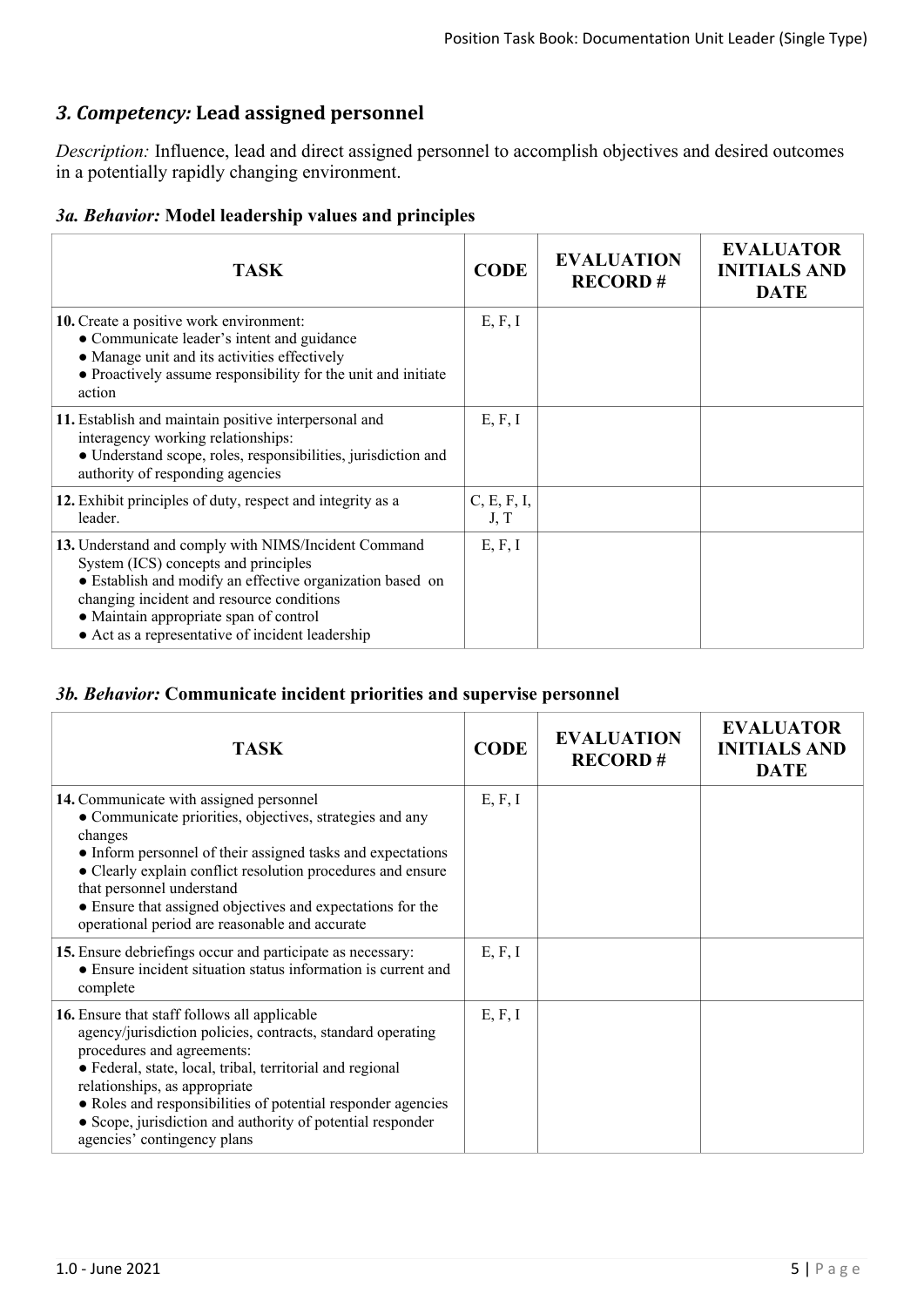#### *3c. Behavior:* **Ensure the health, safety, welfare and accountability of assigned personnel**

| <b>TASK</b>                                                                                                                                                                                                                                                                                                                                                                                                                                                                                                                                                                                                                                                                                                                                                 | <b>CODE</b> | <b>EVALUATION</b><br><b>RECORD#</b> | <b>EVALUATOR</b><br><b>INITIALS AND</b><br><b>DATE</b> |
|-------------------------------------------------------------------------------------------------------------------------------------------------------------------------------------------------------------------------------------------------------------------------------------------------------------------------------------------------------------------------------------------------------------------------------------------------------------------------------------------------------------------------------------------------------------------------------------------------------------------------------------------------------------------------------------------------------------------------------------------------------------|-------------|-------------------------------------|--------------------------------------------------------|
| 18. Demonstrate knowledge of and comply with relevant<br>health and safety requirements:<br>• Direct and oversee unit operations to ensure compliance<br>with health and safety considerations and guidelines<br>• Coordinate with the Safety Officer to ensure that assigned<br>personnel follow safety guidelines                                                                                                                                                                                                                                                                                                                                                                                                                                         | E, F, I     |                                     |                                                        |
| 19. Evaluate mental and physical fatigue of assigned<br>personnel:<br>• Ensure adequate rest is provided to section personnel                                                                                                                                                                                                                                                                                                                                                                                                                                                                                                                                                                                                                               | E, F, I     |                                     |                                                        |
| 20. Recognize potentially hazardous situations, inform<br>assigned personnel of hazards and take precautions to<br>mitigate risk:<br>• Adjust operations in response to hazards, weather and<br>other relevant events                                                                                                                                                                                                                                                                                                                                                                                                                                                                                                                                       | E, F, I     |                                     |                                                        |
| 21. Report or explain the procedures for reporting<br>unexpected occurrences, such as fire, death, injury,<br>illness, exposure to pathogens or hazardous materials<br>(HAZMAT), accident, political contact or property loss<br>or damage:<br>• Ensure report contains nature of event, location,<br>magnitude, personnel involved and initial action taken (such<br>as helicopter picking up injured or an appropriate subsequent<br>action)<br>• Ensure the protection of Personally Identifiable<br>Information (PII) while reporting<br>• Obtain information from the following sources regarding<br>special hazards, threats or unexpected occurrences:<br>subordinates, personal observation, other incident personnel<br>and off-incident personnel |             |                                     |                                                        |

#### *3d. Behavior:* **Identify opportunities and meet requirements to provide equal access and reasonable accommodation in all activities**

| <b>TASK</b>                                                                                                                          | <b>CODE</b> | <b>EVALUATION</b><br><b>RECORD#</b> | <b>EVALUATOR</b><br><b>INITIALS AND</b><br><b>DATE</b> |
|--------------------------------------------------------------------------------------------------------------------------------------|-------------|-------------------------------------|--------------------------------------------------------|
| 22. Demonstrate the ability to assess and monitor for<br>physical access, programmatic access and effective<br>communications access | E, F, I, J  |                                     |                                                        |
| 23. Demonstrate the ability to identify opportunities for<br>universal accessibility.                                                | E, F, I, J  |                                     |                                                        |
| 24. Provide equal access, disability accommodations and<br>access and functional needs (AFN) accommodations.                         | E, F, I, J  |                                     |                                                        |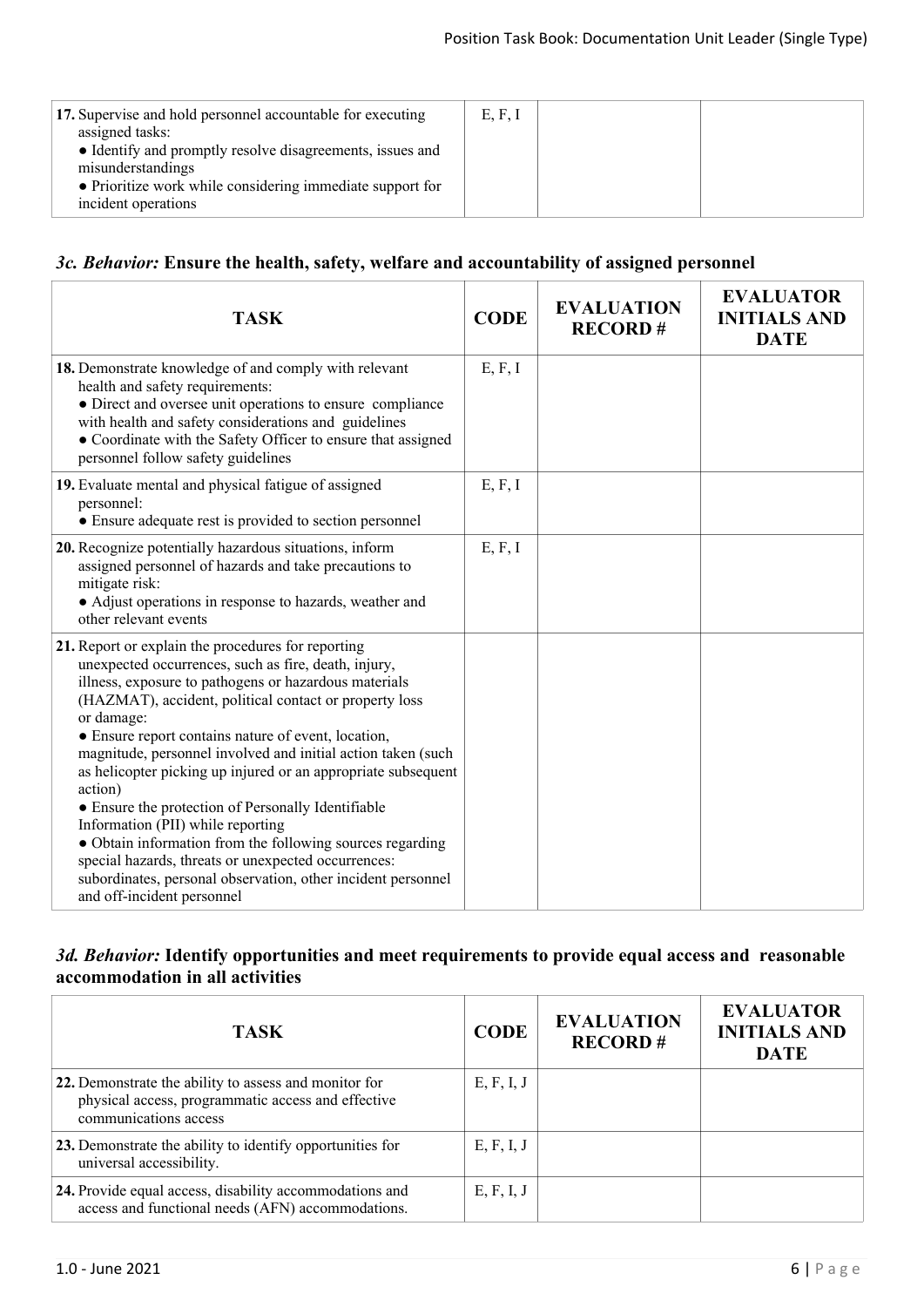## *4. Competency:* **Conduct operations and ensure completion of assigned tasks**

*Description:* Identify, analyze and apply relevant situational information and evaluate actions to complete assignments safely and meet identified objectives. Complete actions within established time frame.

|  |  |  |  | 4a. Behavior: Develop and implement plans |
|--|--|--|--|-------------------------------------------|
|--|--|--|--|-------------------------------------------|

| <b>TASK</b>                                                                                                                                                                                                                                                                                                                                                                                                  | <b>CODE</b> | <b>EVALUATION</b><br><b>RECORD#</b> | <b>EVALUATOR</b><br><b>INITIALS AND</b><br><b>DATE</b> |
|--------------------------------------------------------------------------------------------------------------------------------------------------------------------------------------------------------------------------------------------------------------------------------------------------------------------------------------------------------------------------------------------------------------|-------------|-------------------------------------|--------------------------------------------------------|
| 25. Approve completed plans:<br>• Ensure plans are complete, accurate, realistically attainable<br>and relevant to the incident objectives                                                                                                                                                                                                                                                                   | E, F, I     |                                     |                                                        |
| 26. Participate in the planning process:<br>• Prepare for and participate in planning meetings<br>• Assist in the development of plans, as necessary:<br>○ Long-range<br>$\circ$ Strategic<br>$\circ$ Contingency<br>o Demobilization<br>○ Continuity of Operations Plan (COOP)                                                                                                                              | E, F, I     |                                     |                                                        |
| 27. Review, validate and modify plans:<br>• Analyze alternate strategies and explain decisions<br>• Validate or revise unit objectives<br>• Review information covering health and safety principles,<br>known hazards and importance of all periods<br>· Validate unit organizational structure<br>• Validate unit resource assignments<br>• Review reserve resources<br>• Evaluate immediate support needs | E, F, I, J  |                                     |                                                        |

#### *4b. Behavior:* **Set the unit priorities**

| TASK.                                                                                                                                                                                                                                              | <b>CODE</b> | <b>EVALUATION</b><br><b>RECORD#</b> | <b>EVALUATOR</b><br><b>INITIALS AND</b><br><b>DATE</b> |
|----------------------------------------------------------------------------------------------------------------------------------------------------------------------------------------------------------------------------------------------------|-------------|-------------------------------------|--------------------------------------------------------|
| 28. Analyze work assignments and staffing levels to ensure<br>achievement of unit objectives.                                                                                                                                                      | E, F, I     |                                     |                                                        |
| 29. Attend and participate in strategy meetings as necessary:<br>• Assess organizational needs<br>• Identify additional resource needs<br>• Identify critical factors to ensure unit success<br>• Prioritize incident, section and unit objectives | E, F, I     |                                     |                                                        |
| 30. Disseminate priorities and expected completion timelines<br>to staff                                                                                                                                                                           | E, F, I     |                                     |                                                        |
| 31. Hold staff accountable for communicated priorities and<br>deadlines                                                                                                                                                                            | E, F, I     |                                     |                                                        |

#### *4c. Behavior:* **Coordinate with all appropriate personnel and stakeholders**

|  | <b>TASK</b> | <b>CODE</b> | <b>EVALUATION</b><br><b>RECORD#</b> | <b>EVALUATOR</b><br><b>INITIALS AND</b><br><b>DATE</b> |
|--|-------------|-------------|-------------------------------------|--------------------------------------------------------|
|--|-------------|-------------|-------------------------------------|--------------------------------------------------------|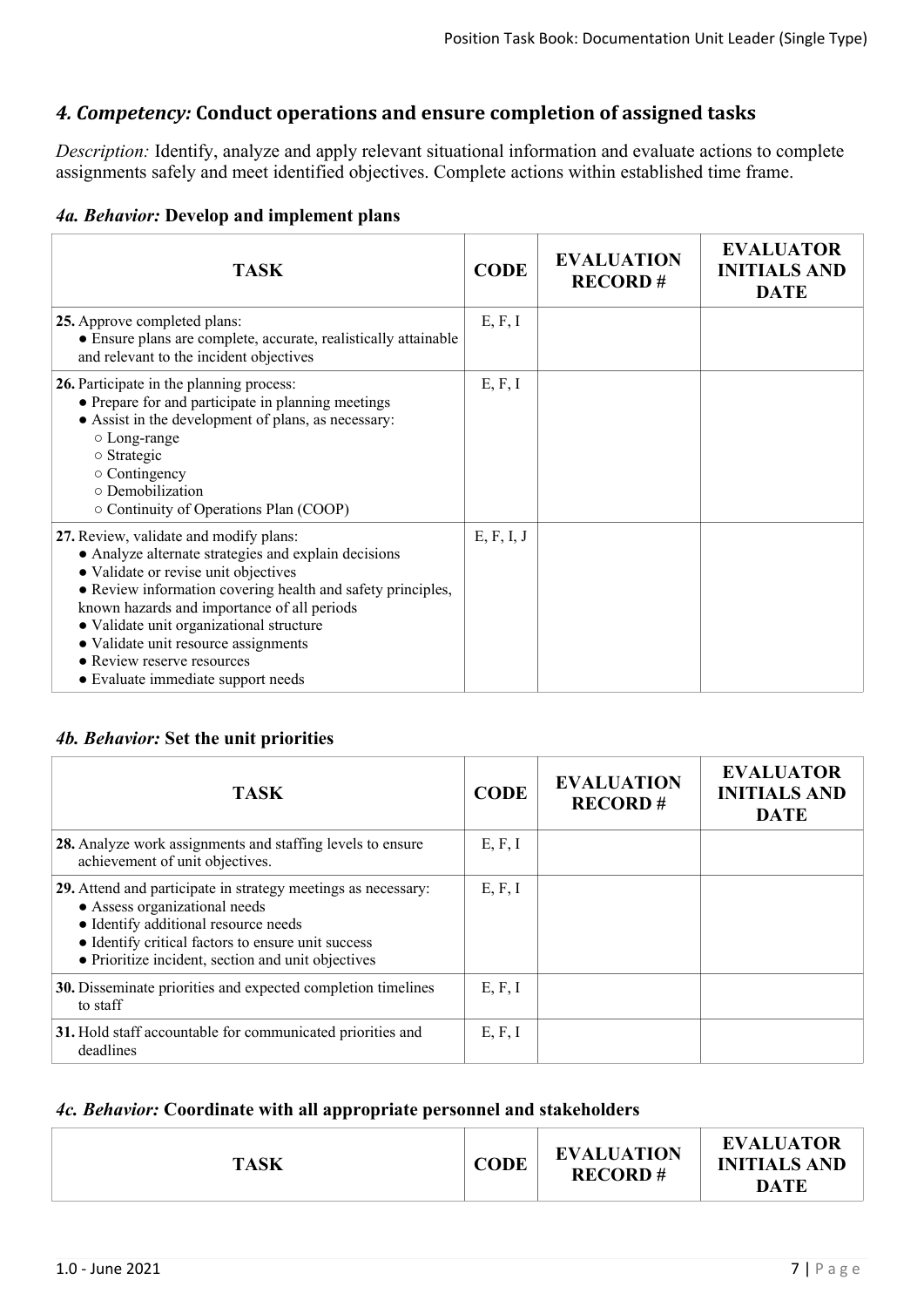| 32. Establish effective relationships and coordinate with<br>incident personnel:<br>• IMT personnel<br>• Other supporting personnel | E, F, I |  |
|-------------------------------------------------------------------------------------------------------------------------------------|---------|--|
| 33. Establish effective relationships with stakeholders and<br>partners in the impacted jurisdiction(s).                            | E, F, I |  |

# *4d. Behavior:* **Apply agency policy, contracts and agreements**

| <b>TASK</b>                                                                                                                                                                                                                                              | <b>CODE</b> | <b>EVALUATION</b><br><b>RECORD#</b> | <b>EVALUATOR</b><br><b>INITIALS AND</b><br><b>DATE</b> |
|----------------------------------------------------------------------------------------------------------------------------------------------------------------------------------------------------------------------------------------------------------|-------------|-------------------------------------|--------------------------------------------------------|
| 34. Complete all work according to organization/agency<br>direction, policy and incident objectives:<br>• Ensure that personnel complete all documentation<br>requirements according to organization/agency direction,<br>policy and incident objectives | E, F, I     |                                     |                                                        |
| 35. Demonstrate knowledge of and apply relevant legal,<br>regulatory and fiscal constraints.                                                                                                                                                             | E, F, I     |                                     |                                                        |

## *4e. Behavior:* **Ensure documentation is complete**

| <b>TASK</b>                                                                                                                                                                                                                                                                                                   | <b>CODE</b> | <b>EVALUATION</b><br><b>RECORD#</b> | <b>EVALUATOR</b><br><b>INITIALS AND</b><br><b>DATE</b> |
|---------------------------------------------------------------------------------------------------------------------------------------------------------------------------------------------------------------------------------------------------------------------------------------------------------------|-------------|-------------------------------------|--------------------------------------------------------|
| 36. Ensure that all personnel who handle data or intelligence<br>are aware of and maintain a document security plan to<br>manage the confidentiality and security of any classified,<br>confidential, sensitive and For Official Use Only (FOUO)<br>documentation, intelligence, data or incident information | E, F, I     |                                     |                                                        |
| 37. Ensure the protection of PII.                                                                                                                                                                                                                                                                             | E, F, I     |                                     |                                                        |
| 38. Establish priorities for document duplication in<br>conjunction with Planning Section time frames:<br>• Ensure existence of contingency plans for backup<br>duplication services                                                                                                                          | E, F, I     |                                     |                                                        |
| 39. Maintain and collect personal records related to incident:<br>$\bullet$ Time sheets<br>• Rental records<br>• Accident forms<br>• Property records<br>○ Equipment time records<br>o Receipts                                                                                                               | E, F, I     |                                     |                                                        |
| 40. Maintain and submit incident records for events,<br>personnel, equipment, supplies and other data for<br>incident management needs:<br>• Property loss/damage reports<br>• Agency-required incident reports<br>$\bullet$ Activity log<br>• Changes in strategy and tactics                                | E, F, I     |                                     |                                                        |
| 41. Review documentation for completeness and implement<br>procedure to resolve inconsistencies<br>• Consult with document author<br>• Bring to attention of appropriate section chief, branch<br>director, group supervisor or unit leader                                                                   | E, F, I     |                                     |                                                        |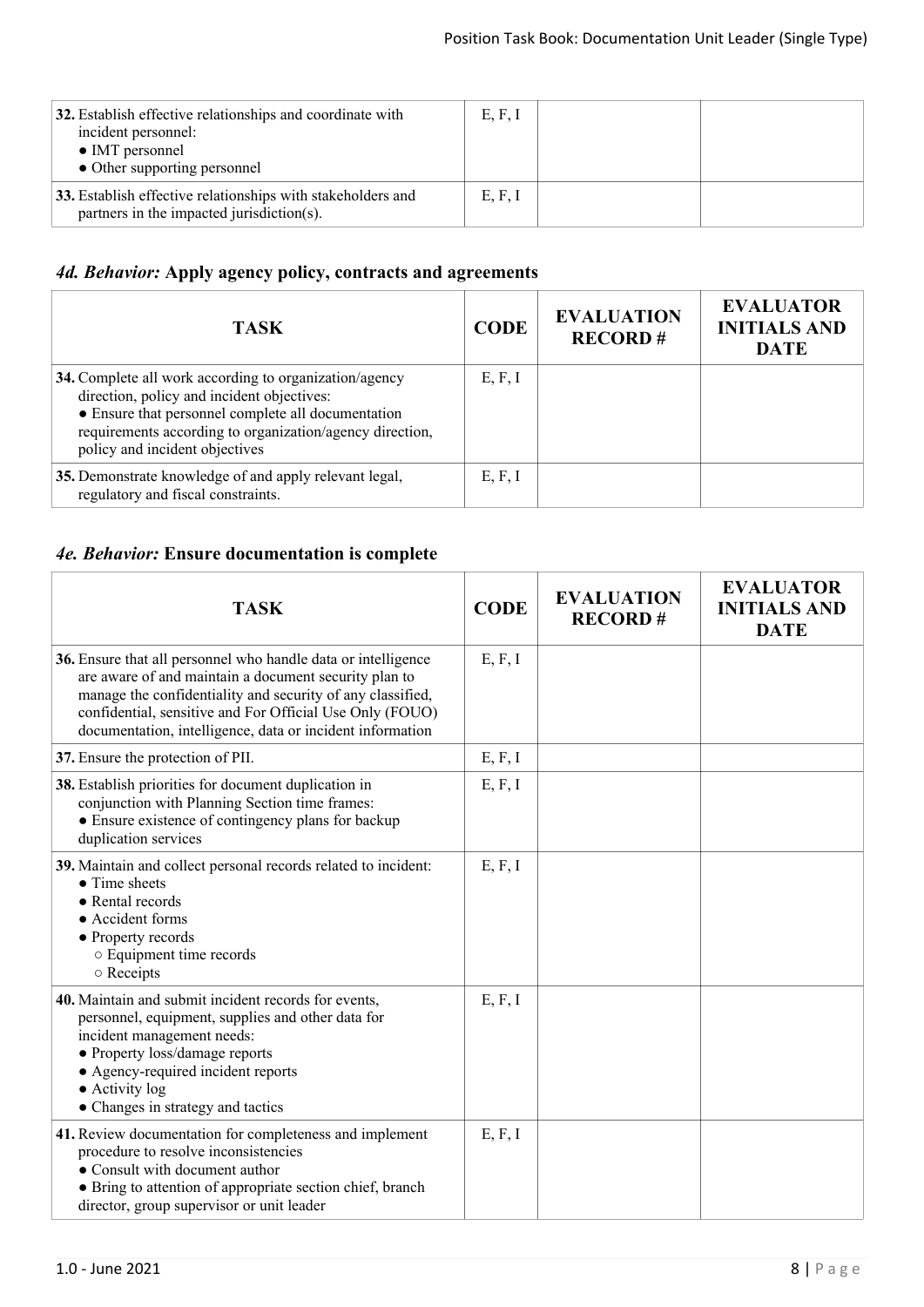| 42. Review documents for accuracy, timeliness and |  |  |
|---------------------------------------------------|--|--|
| appropriate distribution                          |  |  |

## *4f. Behavior:* **Provide duplication and documentation services**

| <b>TASK</b>                                                                                                                                                                                                                                                                                                       | <b>CODE</b> | <b>EVALUATION</b><br><b>RECORD#</b> | <b>EVALUATOR</b><br><b>INITIALS AND</b><br><b>DATE</b> |
|-------------------------------------------------------------------------------------------------------------------------------------------------------------------------------------------------------------------------------------------------------------------------------------------------------------------|-------------|-------------------------------------|--------------------------------------------------------|
| 43. Develop or administer system for managing document<br>duplication requests<br>• General message<br>$\bullet$ File box<br>• Electronic task request via emergency management<br>software                                                                                                                       | E, F, I     |                                     |                                                        |
| 44. Ensure availability of and access to secure storage                                                                                                                                                                                                                                                           | E, F, I     |                                     |                                                        |
| 45. Ensure that duplication equipment is operational.                                                                                                                                                                                                                                                             | E, F, I     |                                     |                                                        |
| 46. Produce final documentation package<br>• Include appropriate files from sections, branches, groups<br>and units<br>• Determine recipients for final documentation package<br>• Provide package to Planning Section Chief for final review<br>and approval<br>• Complete index for final documentation package | E, F, I     |                                     |                                                        |
| 47. Provide document duplication and collation services:<br>• Consider alternative document duplication services, such<br>as on-incident or off-incident contract services<br>• Anticipate and plan for future document duplication needs                                                                         | E, F, I, J  |                                     |                                                        |
| 48. Provide for duplication and distribution of Incident<br>Action Plan (IAP) and other relevant plans:<br>• Determine number of copies necessary in consultation with<br>the appropriate section chief<br>• Produce and distribute copies within established time<br>frame                                       | E, F, I     |                                     |                                                        |

## *4g. Behavior:* **Create and maintain an incident records management system**

| <b>TASK</b>                                                                                                                                                                                               | <b>CODE</b> | <b>EVALUATION</b><br><b>RECORD#</b> | <b>EVALUATOR</b><br><b>INITIALS AND</b><br><b>DATE</b> |
|-----------------------------------------------------------------------------------------------------------------------------------------------------------------------------------------------------------|-------------|-------------------------------------|--------------------------------------------------------|
| 49. Ensure the transfer of final documentation package for<br>the AHJ, as appropriate<br>• Maintain chain of custody for all records and documents at<br>closeout<br>• Archive according to AHJ protocols | E, F, I     |                                     |                                                        |
| <b>50.</b> Establish filing system for documentation:<br>$\bullet$ Index files<br>• Digital files                                                                                                         | E, F, I     |                                     |                                                        |
| <b>51.</b> Function as the file custodian for incident records and<br>documents<br>$\bullet$ IAP<br>• Situation reports<br>• Activity logs<br>$\bullet$ Chronologies<br>• Resource request forms          | E, F, I     |                                     |                                                        |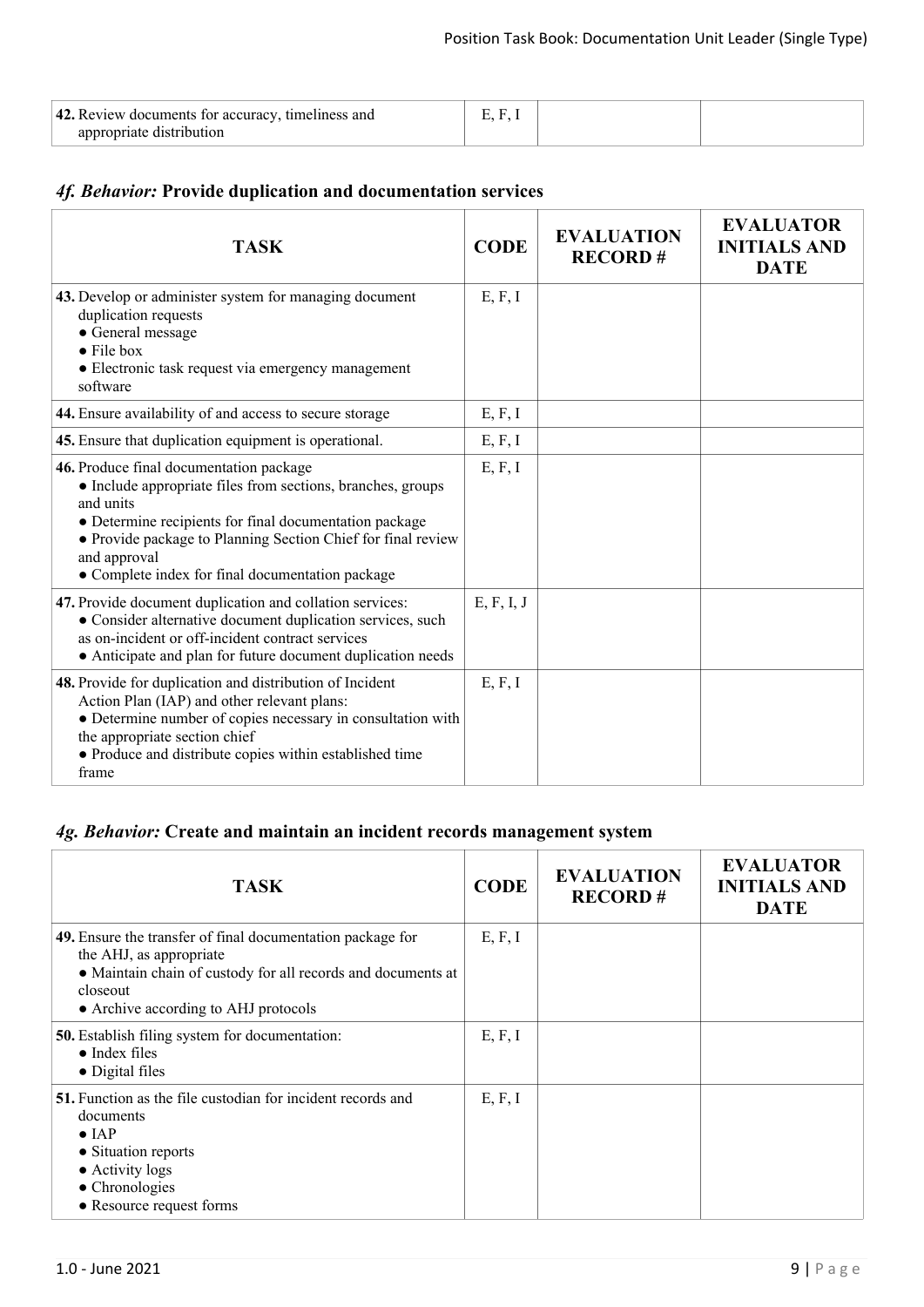| 52. Maintain a set of easily portable critical files (mostly in<br>electronic format) for rapid evacuation, in accordance with<br>COOP planning                              | E, F, I |  |
|------------------------------------------------------------------------------------------------------------------------------------------------------------------------------|---------|--|
| 53. Maintain control of and access to all incident-related files<br>and records.                                                                                             | E, F, I |  |
| 54. Mark, secure and store all sensitive records and<br>documents in a secure manner:<br>• Secure storage: locked file cabinet or room<br>• Mark designation, if appropriate | E, F, I |  |
| 55. Produce a backup method for files as appropriate:<br>• Emergency management software<br>• Hard copies<br>$\bullet$ Digital backup                                        | E, F, I |  |
| <b>56.</b> Set up process for document collection:<br>$\bullet$ File box<br>$\bullet$ Mailbox<br>• Digital method                                                            | E, F, I |  |